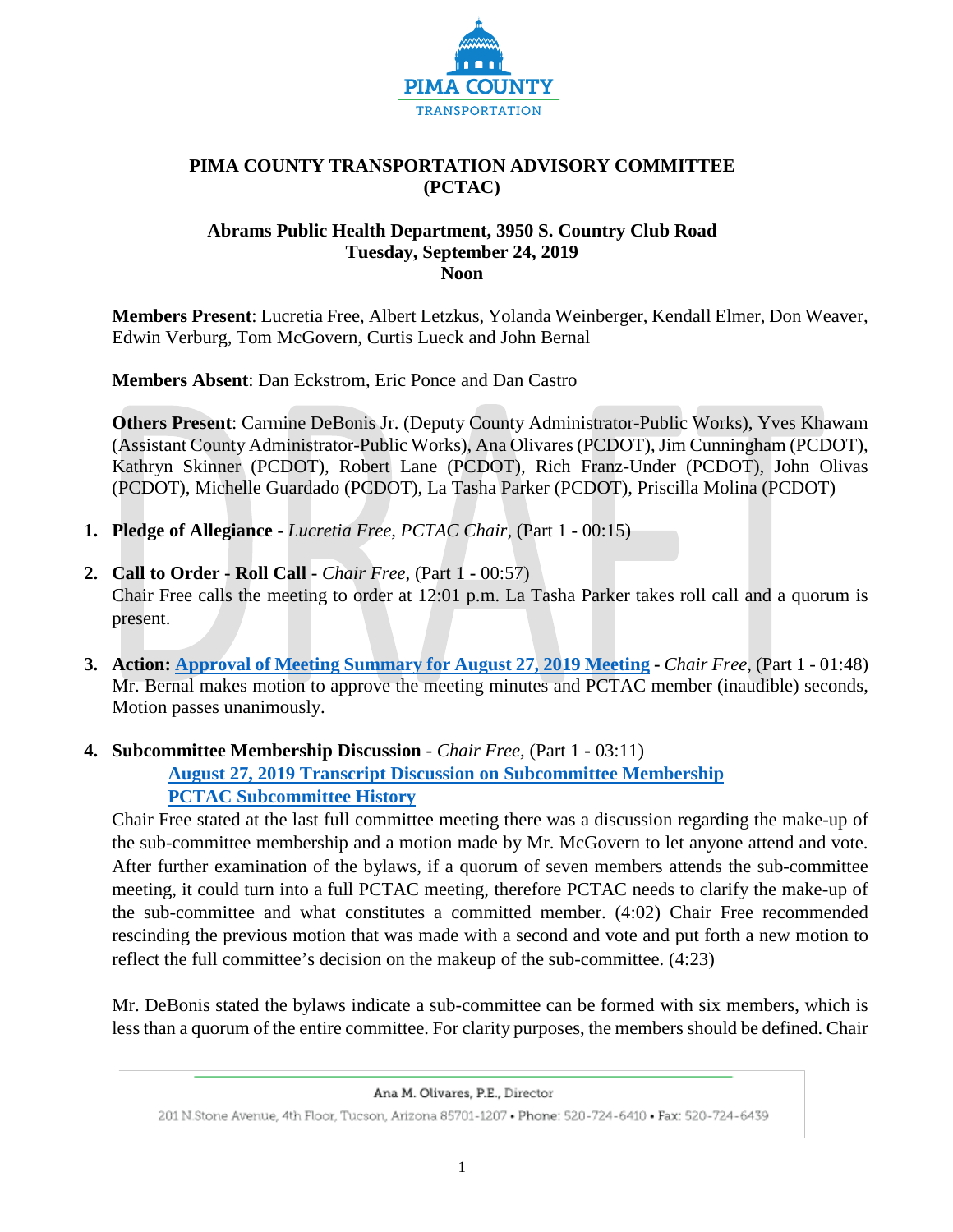Free opened up a discussion on how the committee wants to form the sub-committee. Ms. Free affirmed that after the new structure is decided upon, the full committee would ask who wants to serve on the sub-committee.

Mr. Letzkus asked if a district representative could not attend the sub-committee meeting, if the other district representative could substitute as a voting member. Mr. DeBonis stated a proxy member would not be authorized in the full committee per the bylaws, but in the context of the sub-committee, it could be structured and accommodated if it is so defined. The prior meeting discussed the subcommittee make up to be six members to include a representative from each of the five Districts and one representative from the three appointees from the County Administrator's Office. Mr. DeBonis confirmed that if the committee agrees to six members then a quorum would be four.

Mr. Letzkus asked if there was a tie vote on a motion if the motion would fail. Mr. DeBonis stated that a majority vote is needed to pass the motion and an option to eliminate a tie vote could be to allow the County Administrator or appointee to vote if the committee decided to implement that as a standing structure. Mr. DeBonis restated his initial recommendation was to specify the voting members and that he was only giving options and flexibility to the committee as to how to structure the subcommittee. The committee discussed not to be concerned if the sub-committee had a tie vote because if that occurred the sub-committee would bring the tie vote to the full committee.

# **RESCIND PRIOR MOTION** by *Tom McGovern, PCTAC Member* (Part 1-16:24)

Mr. McGovern makes a motion to rescind the prior motion to allow anyone to attend and vote at the sub-committee meeting. Mr. Weaver seconded the motion. Motion passes unanimously.

## **MOTION** by *John Bernal, PCTAC Member* (Part 1-17:45)

Mr. Bernal makes a motion to set the sub-committee membership at six members. The sub-committee would be made up of one member from each of the Board of Supervisors Districts and one from the County Administrator's appointees with clarification there can be proxies from the Districts and for one of the County Administrator's appointees. The motion is seconded (inaudible). Motion passes unanimously.

Mr. Letzkus requested roll call for the sub-committee only be the designated six members and not all 13 PCTAC members. (18:46) Mr. Bernal asked how they would know who the designated members are. Mr. DeBonis offered that Ms. Valenzuela could reach out to each of the Districts to find out who the primary and alternate member would be and the roll call would consist of only the defined members. Mr. McGovern stated for clarification purposes, the membership of the sub-committee is erased except for the Chair. The other members will declare to Chair or Ms. Valenzuela the decision from the Districts.

# **5. Subcommittee Update -** *John Bernal, PCTAC Member* (Part 1- 21:50)

Mr. Bernal stated the sub-committee met on September  $6<sup>th</sup>$  and reviewed the drafts of the public engagement plan and public survey. The sub-committee also considered comments received from the public and came to resolution on all of the topics except for the suggestion from Sabino Town and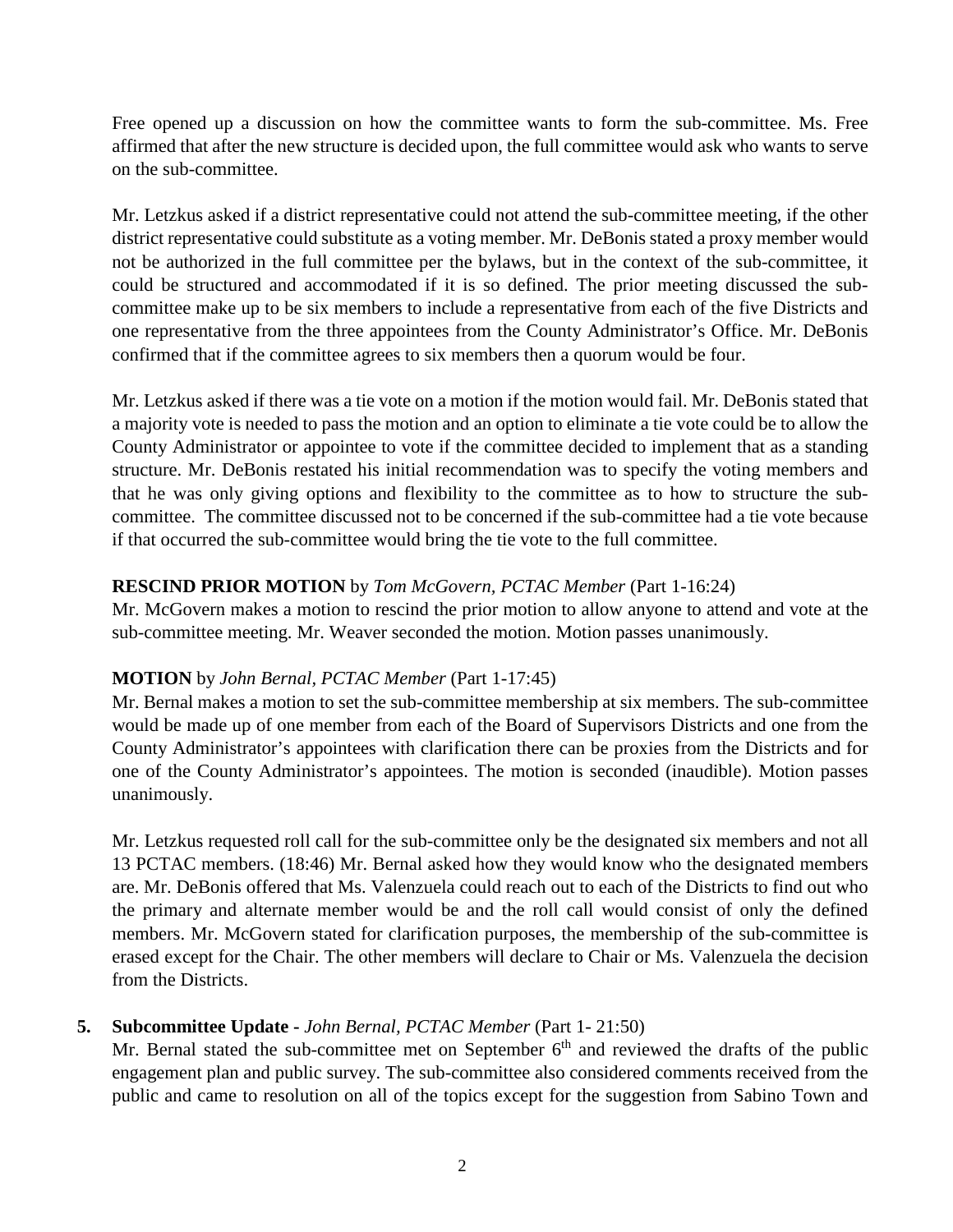Country Estates to include criteria that takes into account resident advocacy for road repairs. Resolution was made regarding the public engagement plan and public survey, which was posted on September  $16<sup>th</sup>$ .

**6. Ratification of [Public Engagement Plan](http://webcms.pima.gov/UserFiles/Servers/Server_6/File/Government/Transportation/TransportationAdvisoryCommittee/SubComm-Mtgs/Public%20Engagement%20Plan%20PTAC-090619.pdf) and [Public Survey](http://webcms.pima.gov/UserFiles/Servers/Server_6/File/Government/Transportation/TransportationAdvisoryCommittee/SubComm-Mtgs/PCTAC%20Public%20Input%20Survey.pdf) -** *Carmine DeBonis Jr., Deputy County Administrator* (Part 1- 23:44)

Mr. DeBonis stated the survey opened on September  $16<sup>th</sup>$  and as of September  $20<sup>th</sup>$  nearly 1000 people have already responded.

# **MOTION** by *John Bernal, PCTAC Member* (Part 1-25:41)

Mr. Bernal makes a motion to approve the recommendations the sub-committees made regarding the public engagement plan and public survey. The motion is seconded (inaudible). Motion passes unanimously.

**7. Roadway Condition and Prioritization Update -** *Rich Franz-Under, PCDOT Staff* (Part 1- 26:10) Mr. Franz-Under stated the vans would be on the roadways next week to start collecting the Pavement Condition Index (PCI). The extraction of data from the Light Detection and Ranging (LiDAR) has been completed for the area of the roadways and staff will now be able to provide more accurate cost estimates through Street Saver. (27:36) Staff is also working on classifying American Disabilities Act (ADA) curb ramps and entering sidewalk data into the Geographic Information System (GIS).

Members of the committee inquired what the LiDAR van looked like and stated they were interested in a tour. Mr. Franz-Under responded that the vehicle has a top bar with a down pointing laser detector and a tour of the van for the committee could be arranged.

**8. [Public Engagement Update](http://webcms.pima.gov/UserFiles/Servers/Server_6/File/Government/Transportation/TransportationAdvisoryCommittee/DocumentsTab/Sept%2024,%202019/PublicEngagementUpdate_Sept_dgedits.pdf) September 16, 2019 – November 18, 2019 -** *Carmine DeBonis Jr., Deputy County Administrator* (Part 2 **-** 00:05)

Mr. DeBonis stated the survey and public engagement plan has been ratified. The goal is to gather information to understand the public's preferences in prioritizing road repair in unincorporated Pima County. The public has been informed of the survey through email blasts, news releases and social media. Mr. DeBonis also reminded the committee members that staff would be available to accompany committee members or Supervisors out to community special listening sessions.

Mr. DeBonis summarized the responses received from the survey thus far. Mr. Lueck asked for the data from the survey to be cross-tabulated and Mr. DeBonis stated that could be done if the committee so desired.

**9. [Fiscal Year 2019-2020 Pavement Program Update](http://webcms.pima.gov/UserFiles/Servers/Server_6/File/Government/Transportation/TransportationAdvisoryCommittee/DocumentsTab/Sept%2024,%202019/PTAC%2020190924%20Pavement%20Program%20Update_v0.pdf) -** *John Olivas, PCDOT Staff,* (Part 2 **-** 21:06) Mr. Olivas stated the bid package for Estrella and Green Valley Fairway went out and North Manor will be out soon. The remaining projects for local streets will be released as one large bid package and this has been advertised. The arterials, collectors and regional priorities will be one large conventional bid and will advertise in October. The Master Agreement for surface treatments and crack filling will be advertised by the end of September.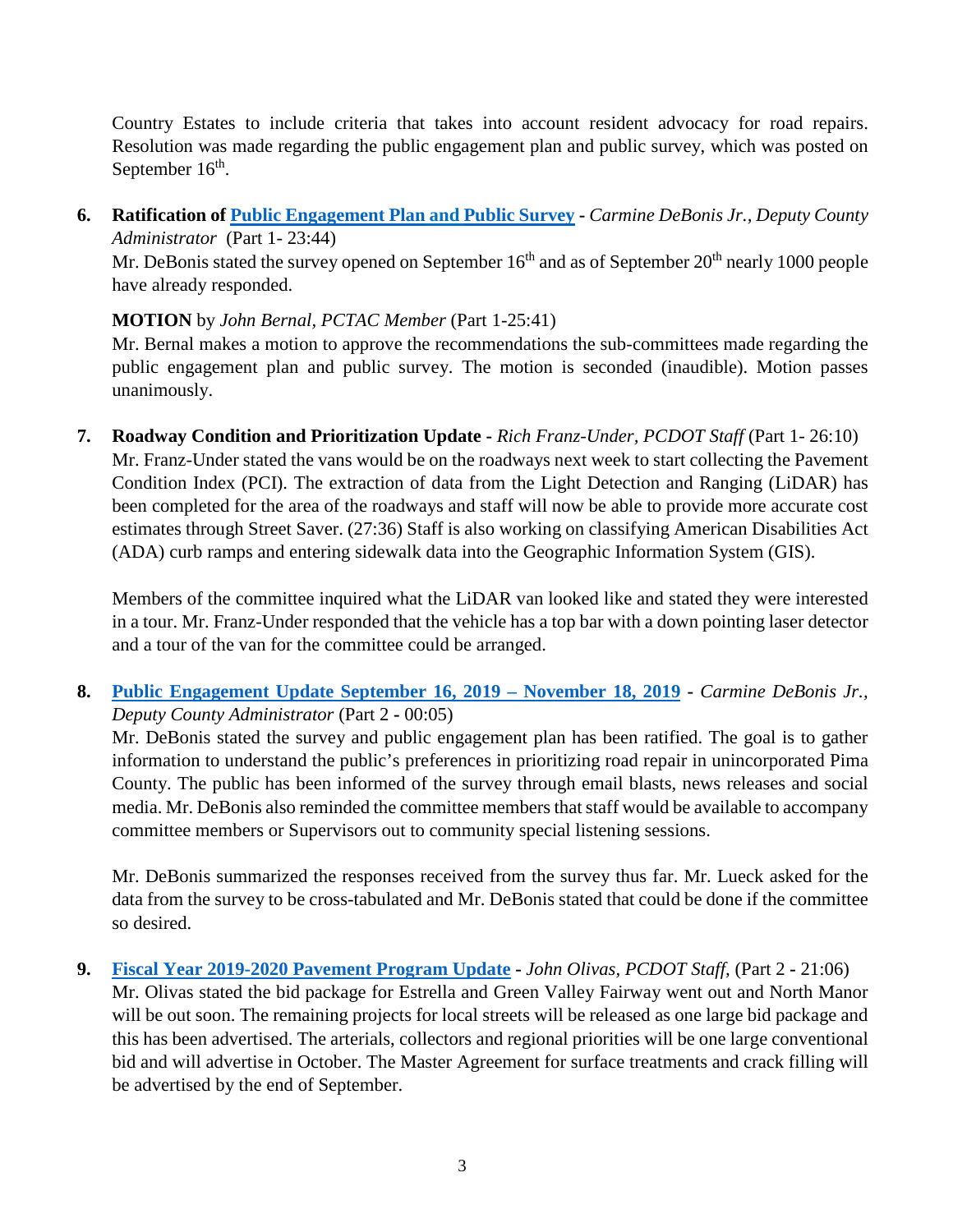## **10. [Thin Lift Asphalt Update](http://webcms.pima.gov/UserFiles/Servers/Server_6/File/Government/Transportation/TransportationAdvisoryCommittee/DocumentsTab/Sept%2024,%202019/ThinAsphaltStaffReport_092419.pdf) -** *Ana Olivares, PCDOT Director* (Part 2 **-** 24:23)

The County sent requests to Pima Association of Governments (PAG), Directors and contracting stakeholders asking for information on thin-lift overlays. Three agencies and six contractors provided information.

Ms. Olivares summarized the responses received. Thin-lift overlay is recommended for use on residential and collector streets but not recommended on arterials or for roads that have a failed condition or a PCI of less than 40. The majority of respondents agreed the overlay be used as a surface treatment but specified it was not a repair and will not take care of subsurface issues such as cracking. The thin-lift overlay should last between eight to ten years.

Ms. Olivares stated that our specifications would be based on the recommendations received. The draft specification should be completed by October  $1<sup>st</sup>$  and the goal is to finalize the specification by December 31<sup>st</sup>. The draft will be available to review by the November PCTAC meeting. Mr. Bernal asked how it was going to be decided which roads would be candidates for thin-lift overlays. Ms. Olivares responded there are internal discussions taking place and will be brought to the committee.

Mr. Letzkus asked if the presentations could be emailed to the committee members ahead of the meeting. Ms. Olivares responded that when the presentations are available, the committee members would be emailed the link.

- **11. Next Meeting October 22, 2019, Abrams Public Health Center -** *Lucretia Free, PCTAC Chair,* (Part 2 **-** 29:54)
	- **a. Agenda Items -** Due by October 4, 2019 to [Annabelle.Valenzuela@pima.gov](mailto:Annabelle.Valenzuela@pima.gov)
	- **b. Location**

Abrams Public Health Center, 3950 S. County Club Meeting begins at noon

## **12. Holiday Meeting Schedule Alternative Dates** (Part 3 - 30:05)

- **a) November 5**
- **b) December 3**

### **13. Call to the Audience -** *Chair Free,* (Part 3 - 00:15)

### Martha Michaels - Sabino Town and County Estates

Ms. Michaels asked for the survey data to be cross-tabulated by zip code to identify where the major road problems are located geographically. She also requested the committee consider resident participation and advocacy for trying to get their neighborhood roads repaved.

Anant Pathak - Foothills

Mr. Pathak stated he has been a resident of the Foothill Homeowners Association for 25 years and the roads in his neighborhood are in bad condition. He also mentioned that due to open enrollment in Manzanita Elementary School on Campbell north of Skyline, there has been an increase in traffic and these roadways are in bad condition. Mr. Pathak asked for favorable consideration for this area.